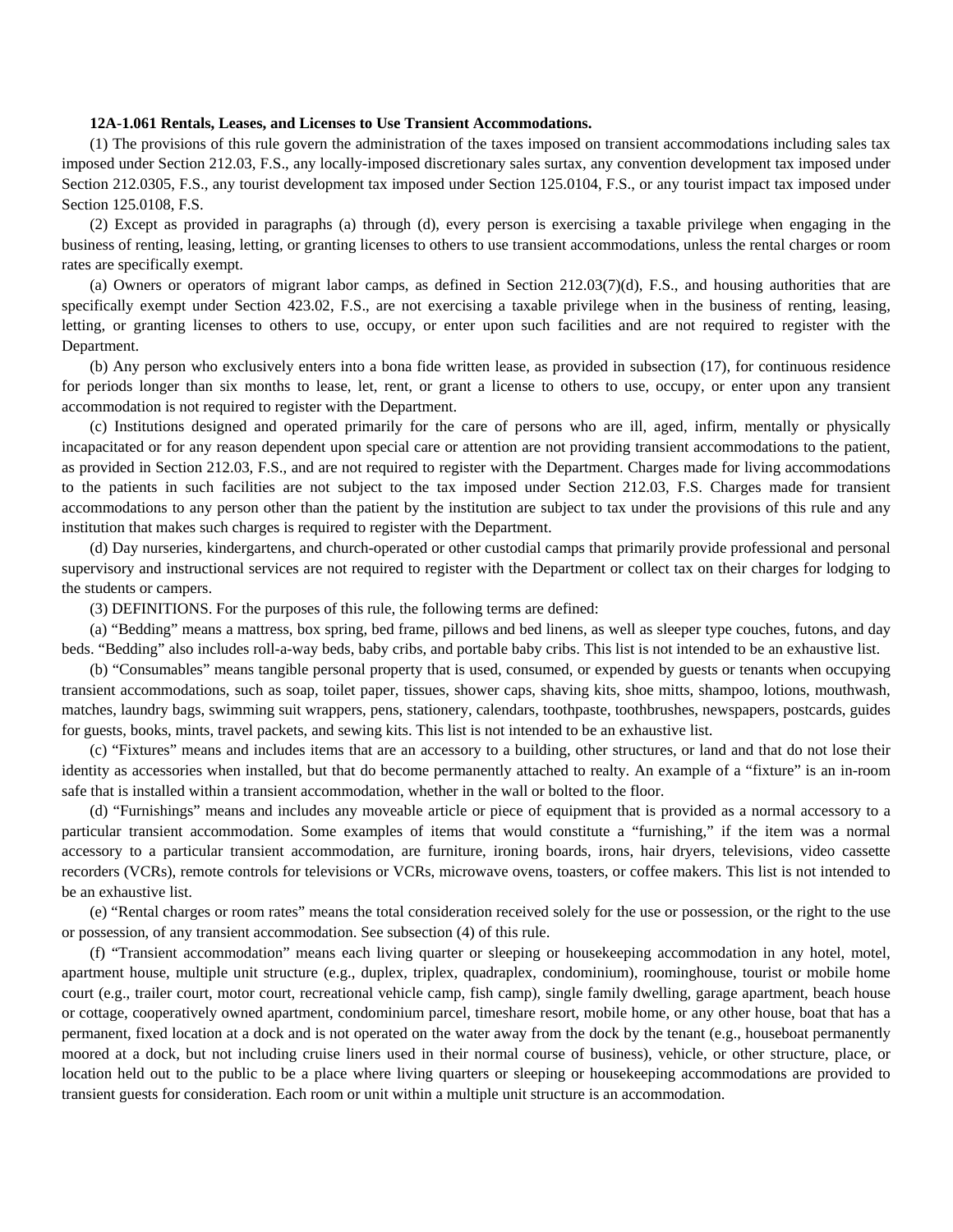### (4) RENTAL CHARGES OR ROOM RATES.

(a) Rental charges or room rates for the use or possession, or the right to the use or possession, of transient accommodations are subject to tax, whether received in cash, credits, property, goods, wares, merchandise, services, or other things of value.

(b)1. Rental charges or room rates include any charge or surcharge to guests or tenants for the use of items or services that is required to be paid by the guest or tenant as a condition of the use or possession, or the right to the use or possession, of any transient accommodation. Such charges or surcharges are included even when the charges to the transient guest are:

a. Separately itemized on a guest's or tenant's bill, invoice, or other tangible evidence of sale; or

b. Made by the owner or the owner's representative to the guest or tenant for items or services provided by a third party.

2. Rental charges or room rates do not include charges or surcharges to guests or tenants for the use of items or services for transient accommodations when:

a. The charges or surcharges are separately itemized on a guest's or tenant's bill, invoice, or other tangible evidence of sale; and

b. The items or services are withheld when a guest or tenant refuses to pay the charge or surcharge.

3. Rental charges or room rates include charges or surcharges for the use of items or services when all guests or tenants receive the use of such items or services. Such charges or surcharges are subject to tax even though the charges to an individual guest or tenant may be adjusted to waive the charge or surcharge or the charges are separately itemized on a guest's or tenant's bill, invoice, or other tangible evidence of sale. Any waiver of a charge or surcharge to an individual guest or tenant is considered an adjustment to the rental charges or room rates for transient accommodations.

4.a. Example: A guest rents a room in a resort hotel that charges each guest a \$5 resort fee to receive daily newspapers and use of its health club facilities. When a guest objects to the fee, the hotel will waive the fee for that individual guest. All guests receive the newspaper and may use the health club facilities, whether or not the guest pays the fee. The \$5 resort fee charged by the resort hotel to its guests is included in the room rates subject to tax. When the resort hotel waives the fee for an individual guest, the waiver of the fee is considered an adjustment to the room rate.

b. Example: A guest rents a beach cottage for three months. The owner of the cottage requires the cottage to be cleaned by Company X and separately itemizes the cleaning services on the guest's bill. Because the charges for the cleaning services provided by Company X are required to be paid as a condition for the right to use the beach cottage, the charges are included in the rental charges and are subject to tax. The charges are subject to tax even though the cleaning services are provided by a third party and the charges are separately stated on the guest's bill.

c. Example: A guest rents a condominium unit from the unit owner for two weeks. If a guest wants daily cleaning services, the owner will arrange for these services, but does not require the guest to purchase the additional services. The unit owner separately itemizes the additional maid services on the guest's bill. Because the additional maid services are not a requirement for the right to use the condominium unit and the guest does not receive the services without payment for the services, the charges are not included in the amount of taxable rental charges.

(c)1. Rental charges or room rates include any charge or surcharge to a guest or tenant for gratuities, tips, or similar charges except when:

a. The charge is separately stated as a gratuity, tip, or similar charge on a guest's or tenant's bill, invoice, or other tangible evidence of sale; and

b. The owner or owner's representative does not receive, either directly or indirectly, any monetary benefit from any such gratuity, tip, or similar charge.

2. Any fee imposed by a credit card company on the owner or owner's representative is not construed as the retention of such monies by the owner or owner's representative.

(d) Charges or fees for the processing of a registration application or other application for approval to rent, lease, let, or license a particular transient accommodation are not subject to tax, unless the charges are used to offset or reduce rental charges or room rates that are charged to a guest or tenant who has been approved to rent, lease, let, or license that accommodation.

(e) Rental charges or room rates include assessments required to be paid by a guest or tenant to the owner, the owner's representative, or the owner's designated payor, under the terms of an agreement for the use or possession, or the right to the use or possession, of transient accommodations. Such assessments may include charges for maintenance fees, membership dues, or similar charges.

(f) Owners or owners' representatives of transient accommodations who provide transient accommodations to guests or tenants for no consideration, as provided in paragraph (a), are not required to collect tax from the guest or tenant or pay tax on the value of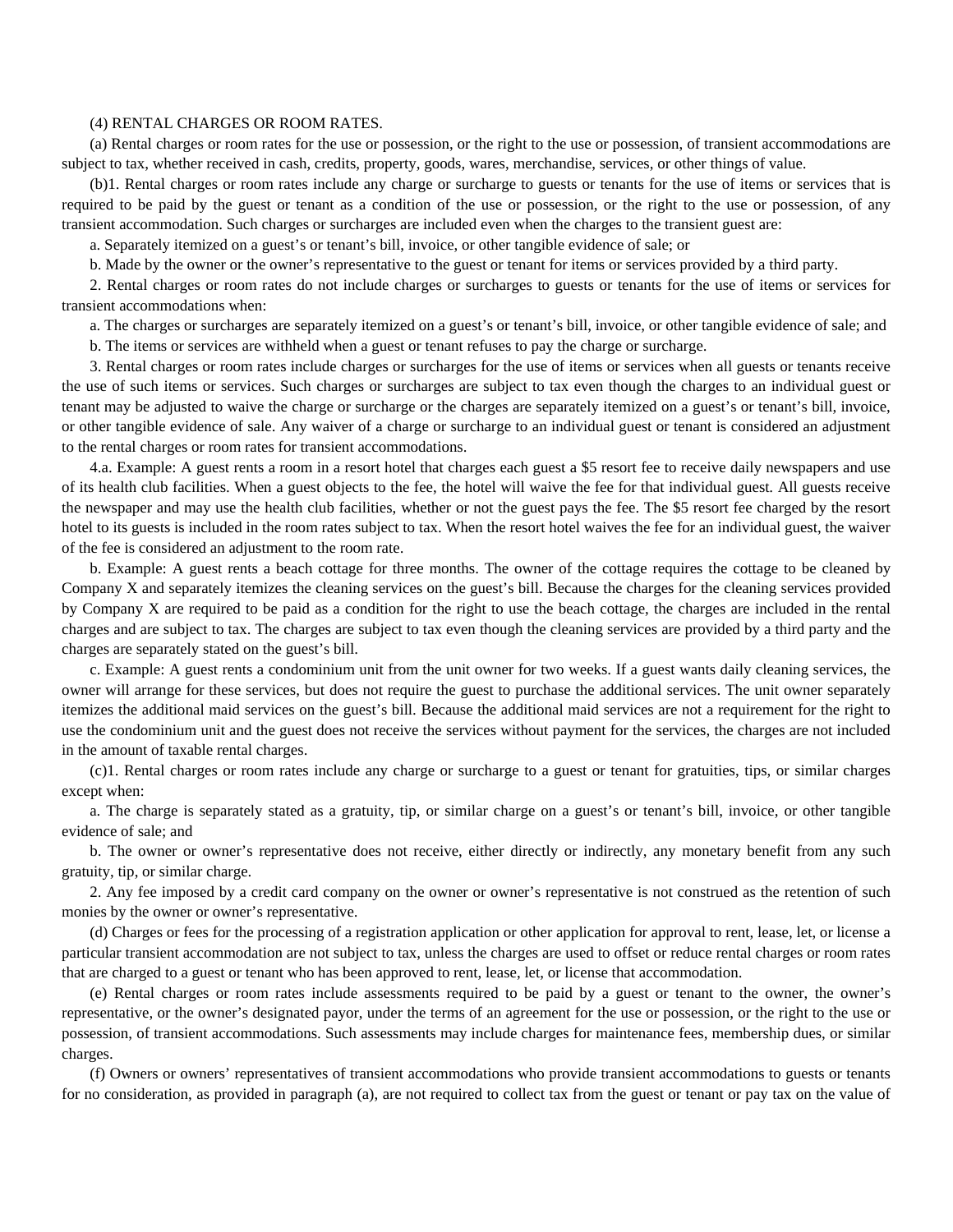the accommodation.

(g) Separately itemized charges or surcharges, as provided in this Section, to guests or tenants for tangible personal property or services that must be included in the taxable rental charges or room rates under the provisions of this rule are not also subject to tax as the sale, rental, lease, or license to use tangible personal property or the sale of taxable services when sold to a guest or tenant. See subsection (5) for use tax due on such taxable tangible personal property or services.

(h) The following is a non-inclusive list of charges separately itemized on a guest's or tenant's bill, invoice, or other tangible evidence of sale that are NOT rental charges or room rates for transient accommodations:

1. Charges for communications services. See Rule Chapter 12A-19, F.A.C.

2. Meals and beverages, whether served in the guest's or tenant's accommodation or served at a restaurant, and charged to the guest's accommodation bill. See Rule 12A-1.0115, F.A.C.

3. Food, drinks, and other items, such as combs, shampoo, playing cards, aspirin, or similar items purchased through a device (refrigerator) located within a guest's or tenant's accommodation. See Rule 12A-1.044, F.A.C.

4. Charges for the use of safes or safety deposit boxes located at an establishment's registration desk.

5. Charges, fines, or damage fees for lost or damaged items, such as room keys, towels, linens, dishes, silverware, or other similar items.

6. Charges for admissions, such as golf, tennis, or cultural events, billed to a guest's or tenant's accommodation bill. See Rule 12A-1.005, F.A.C.

7. Charges for transportation services. See Rule 12A-1.045, F.A.C.

8. Laundry services charged to a guest's or tenant's accommodation bill. See Rule 12A-1.023, F.A.C.

9. Valet service charged to a guest's or tenant's accommodation bill.

10. Merchandise packaging or delivery service charged to a guest's or tenant's accommodation bill, such as flower delivery services or charges for packaging and delivering items for shipment under the direction of the guest or tenant. See Rule 12A-1.047, F.A.C.

11. Charges for areas that are not used as transient accommodations, such as sample and display rooms, auditoriums, office space, or garage space. See Rules 12A-1.070 and 12A-1.073, F.A.C.

12. Charges for the storage of mobile homes, travel trailers, motor homes, or recreational vehicles.

13. Assessments for maintenance and other expenses of the property charged by a corporation to a stockholder who resides in an apartment house.

14. Service charges paid by owners of apartments or units in a condominium or cooperatively owned apartment house.

(5) PURCHASES BY OWNERS OR OWNERS' REPRESENTATIVES OF TRANSIENT ACCOMMODATIONS.

(a) The purchase of beddings, furnishings, fixtures, toiletries, consumables, taxable maid and cleaning services, and similar items or other taxable services by owners or owners' representatives of transient accommodations is subject to tax, except as provided in paragraph (b). The purchase of these items and services is not subject to the tourist development tax, as provided in Section 125.0104, F.S., the tourist impact tax, as provided in Section 125.0108, F.S., or the convention development taxes, as provided in Section 212.0305, F.S.

(b) Owners or owners' representatives may purchase or lease tangible personal property without paying tax only when the taxable property is:

1. Purchased exclusively for resale or re-rental as provided in subsection 12A-1.071(2), F.A.C.; and

2. Charges to the guest or tenant for the purchased or leased property are not required under the provisions of this rule to be included in the taxable amount of rental charges or room rates. See subsection 12A-1.071(2), F.A.C.

# (6) DEPOSITS, PREPAYMENTS, AND RESERVATION VOUCHERS.

(a) The following deposits or prepayments paid by guests or tenants to the owner or owner's representative of transient accommodations are NOT rental charges or room rates and are not subject to tax:

1.a. Deposits or prepayments that are required to be paid to secure a potential guest or tenant the right to rent, lease, let, or license a transient accommodation by a time certain. Such deposits do not guarantee the transient guest or tenant the use or possession, or the right to the use or possession, of transient accommodations.

b. Example: A potential tenant reserves a beach house for a specific week from a management company. The management company requires a \$100 reservation deposit to hold the beach house until a time certain, such as 6:00 p.m., the first night of the reserved week. The tenant is unable to use the beach house for the reserved week, but fails to cancel the reservation with the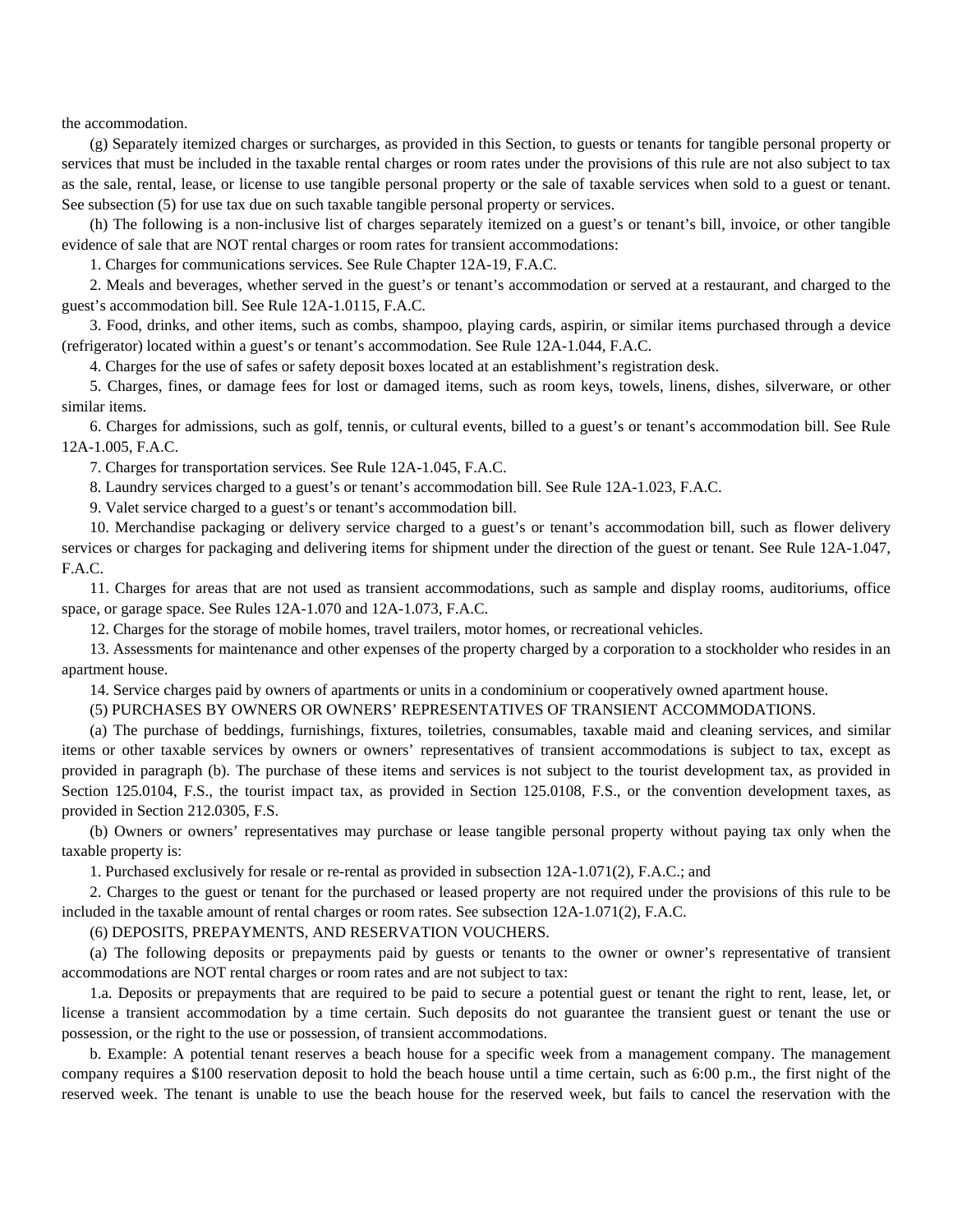management company. The management company retains the \$100 deposit. Because the \$100 charge does not provide the tenant the right to the use of the beach house, the \$100 deposit is not subject to tax.

c. Example: A potential guest makes reservations at a hotel for a designated night. The hotel requires a deposit equal to the room rate to hold a room until a time certain, such as 6:00 p.m., on the designated night. The guest does not arrive at the hotel and fails to cancel the reservation. The hotel retains the deposit. Because payment of the deposit did not provide the potential guest the right to the use of the room and the hotel did not collect any tax from the potential guest, the room deposit is not subject to tax.

2.a. Security deposits that are refundable at the expiration of any agreement for the use or possession, or the right to the use or possession, of a transient accommodation, unless the security deposits are withheld by the owner or owner's representative and applied to unpaid rental charges or room rates at the expiration of the agreement.

b. "Security Deposits," for purposes of this rule, means any refundable deposit by any guest or tenant with the owner or owner's representative of transient accommodations as security for full and faithful performance by the guest or tenant of the terms of any agreement for the use or possession, or the right to the use or possession, of a transient accommodation, including damages to the accommodation. Security deposits are refundable, unless the guest or tenant has caused damage or injury to the property or has breached the terms of the agreement.

c. Example: To lease an apartment for three months, the owner requires the tenant to pay a security deposit equal to one month's rental charge. The apartment is damaged during the lease period, and the security deposit is retained by the owner at the end of the rental period. The security deposit is not subject to tax when collected, or when retained at the end of the rental period, by the owner.

(b) Rental charges or room rates include deposits or prepayments that guarantee the guest or tenant the use or possession, or the right to the use or possession, of transient accommodations during a specified rental period under the provisions of an agreement with the owner or owner's representative of transient accommodations. The owner or owner's representative is required to provide transient accommodations to any guest or tenant that enters into such an agreement and pays the required prepayment or deposit, even when the guest or tenant does not occupy the accommodation.

1. Example: A potential tenant enters into an agreement with the owner of a condominium unit to reserve the unit for a specified week. In exchange for the required deposit, the tenant is guaranteed that the unit will be available for use during the specified week. The tenant is permitted to cancel the reservations and receive a full refund of the required deposit provided that the cancellation is received 48 hours prior to the scheduled arrival date. The tenant makes the required prepayment by issuing a credit card authorization for the amount of the weekly rental charges. Even though the tenant is unable to use the unit during the specified week, the tenant fails to cancel the reservation. The condominium owner charges the tenant's credit card for the unit. The weekly rental charges paid by the tenant for the condominium unit is subject to tax, even though the tenant does not use the unit.

2. Example: A hotel guarantees that it will provide room accommodations on a designated date to potential guests that make reservations and pay a required room deposit. To receive a refund of the required room deposit, the potential guest must cancel his or her reservations by 4:00 p.m. of the designated date. A potential guest that has made reservations and has paid the required room deposit fails to cancel the reservations and fails to arrive at the hotel on the designated date to use the reserved room accommodations. Because the potential guest fails to cancel the reservations, the guest forfeits the room deposit. Even though the guest did not occupy a room at the hotel, the forfeited room deposit is subject to tax.

(c) Deposits or prepayments that are held by the owner or owner's representative and subsequently used to offset or reduce a guest's or tenant's rental charges or room rates are subject to tax when the transient accommodations are provided to the guest or tenant.

(d)1. Deposits or prepayments applied to rental charges or room rates are deemed to include the applicable taxes when a guest or tenant has been put on notice that the amount of any deposit or prepayment includes any applicable taxes. See subsection (20) of this rule.

2. Example: A potential guest reserves a hotel room for a designated night by issuing a credit card authorization for the amount of the room rate, plus applicable taxes, to the hotel. The guest does not arrive at the hotel to occupy the room, but fails to cancel the reservation. The hotel charges the guest's credit card for the room, plus applicable taxes. The hotel is required to remit the applicable taxes to the proper taxing authority.

(e)1. "Reservation voucher" means a voucher which entitles the purchaser to rent transient accommodations that are reserved by the seller for the purchaser at a designated location for a specified rental period and at a specified room rate or rental charge. The voucher may contain the following information: the designated transient accommodation; the room rate or rental charge for the accommodation; the reservation deposit, prepayment, or fee paid to the seller of the voucher; the balance of the room rate or rental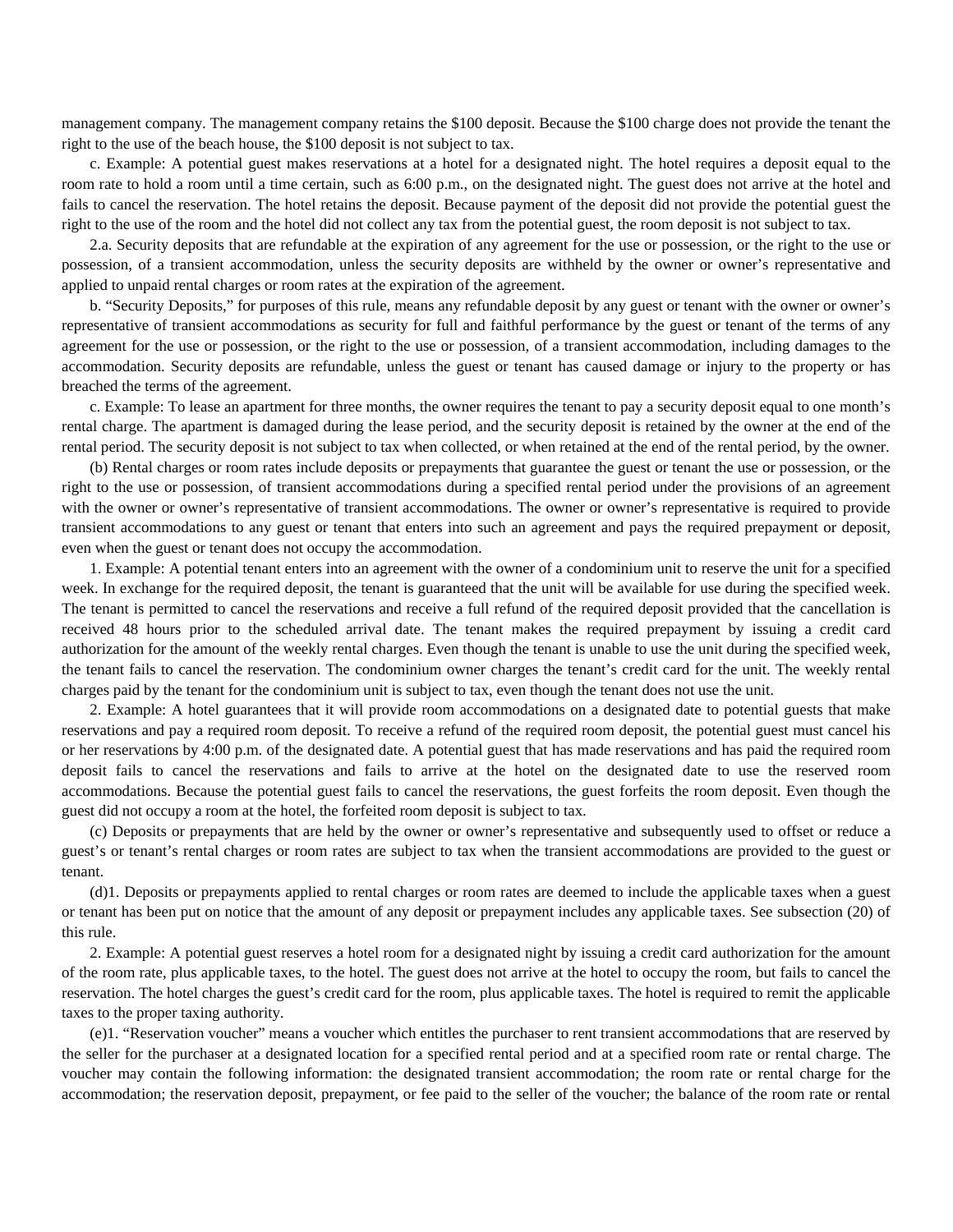charge due to the owner or owner's representative of the accommodation; and a statement regarding the applicable tax due on the room rate or rental charge. The voucher is required to be presented to the owner or owner's representative of the transient accommodations. When the voucher is presented to the owner or owner's representative, the amount of the reservation deposit, prepayment, or fee paid to the seller of the voucher is a part of the room rate or rental charge paid for the right to use the accommodation. The owner or owner's representative of the transient accommodation is required to collect and remit the applicable taxes due to the proper taxing authority on the total room rate or rental charge, including any amounts separately stated on the redeemed voucher as a reservation deposit, prepayment, or fee.

2. The owner or owner's representative may execute a written agreement to designate the seller of the reservation voucher as the party responsible to collect and remit the applicable transient rental taxes on the portion of the room rate or rental charge for the transient accommodation collected by the seller of the voucher. Sellers of reservation vouchers who have entered into such agreements with owners or owners' representatives of transient accommodations are required to collect and remit the applicable taxes due to the proper taxing authority on the portion of the room rate or rental charge collected by such seller. The applicable taxes are to be collected at the rates imposed by the county where the transient accommodation is located. The amount of the rental charge or room rate collected by the seller of the voucher must be indicated, and the tax must be separately stated, on the reservation voucher.

## (7) RECREATIONAL RESORT MEMBERSHIP AGREEMENTS.

(a) The sale of memberships in this State for the right to be a member of a recreational resort providing transient accommodations and other recreational facilities in this State is a taxable lease of transient accommodations.

(b) Rental charges made pursuant to an agreement by which the owner or the owner's representative offers for lease the right to reserve and occupy either a general or specific type of unit or transient accommodation, usually for 1 or 2 weeks during a year for a specific number of years, are subject to tax. Tax is due on the rental charges when the charges are due, whether the charges are paid in full at the time of agreement or financed over a period of time. When the rental charges are financed over a period of time as an installment sale or deferred payment plan, tax is due when the agreement is executed. All charges required to be paid by the lessee to the owner, lessor, or the lessor's represenative under the terms of the agreement, such as maintenance fees, membership dues, or similar charges, are subject to tax at the time payment is due.

(c)1. A typical membership agreement grants the member the right to use certain resort facilities located in Florida and the right to use certain resort facilities located outside Florida for a nominal amount or free of any charge. The agreement provides that the member has the right to stay at a resort facility for a limited number of consecutive days (usually 7 to 30 days) within any year for a designated number of years during the life of the membership. The agreement further provides that the membership fee is to be paid in full at the time of entering into the agreement, or that a partial payment be made with the remaining amount to be financed over a period of time. In addition to the initial membership fee, the agreement requires that periodic payments of maintenance fees, dues, or similar charges be made to use the facilities and to retain membership in the resort.

2. The membership agreement in subparagraph 1. is subject to tax because the agreement allows the member to use certain resort facilities located in this State, even though the agreement may also allow the member to use a resort's facility located outside the State of Florida, for a nominal charge, or free of any charge. The tax is to be collected by the person selling the membership on the total initial membership fee at the time the membership agreement is entered into, whether the membership is paid in full or financed over a period of time. Tax is due on all charges for maintenance fees, membership dues, or similar charges when such charges are billed to the member.

3. Membership agreements entered into with resort facilities located outside this State that also allow a member to use resort facilities located in Florida for a nominal charge or free of charge are not subject to tax, unless the out-of-state seller of the membership allocates or distributes a portion of the proceeds to the Florida resort. Any proceeds allocated or distributed to the Florida resort are taxable. In addition, any charge made by the owner or lessor of a Florida resort to an out-of-state membership holder for the right to use its Florida resort is subject to tax.

(d) Agreements that convey a fee interest in real property are not membership agreements as contemplated by this subsection and are not subject to sales tax.

## (8) TIMESHARES.

(a) Purchase of a timeshare interest.

1. Consideration paid for the purchase of a timeshare estate, as defined in Section 721.05, F.S., is not rent and is not subject to tax.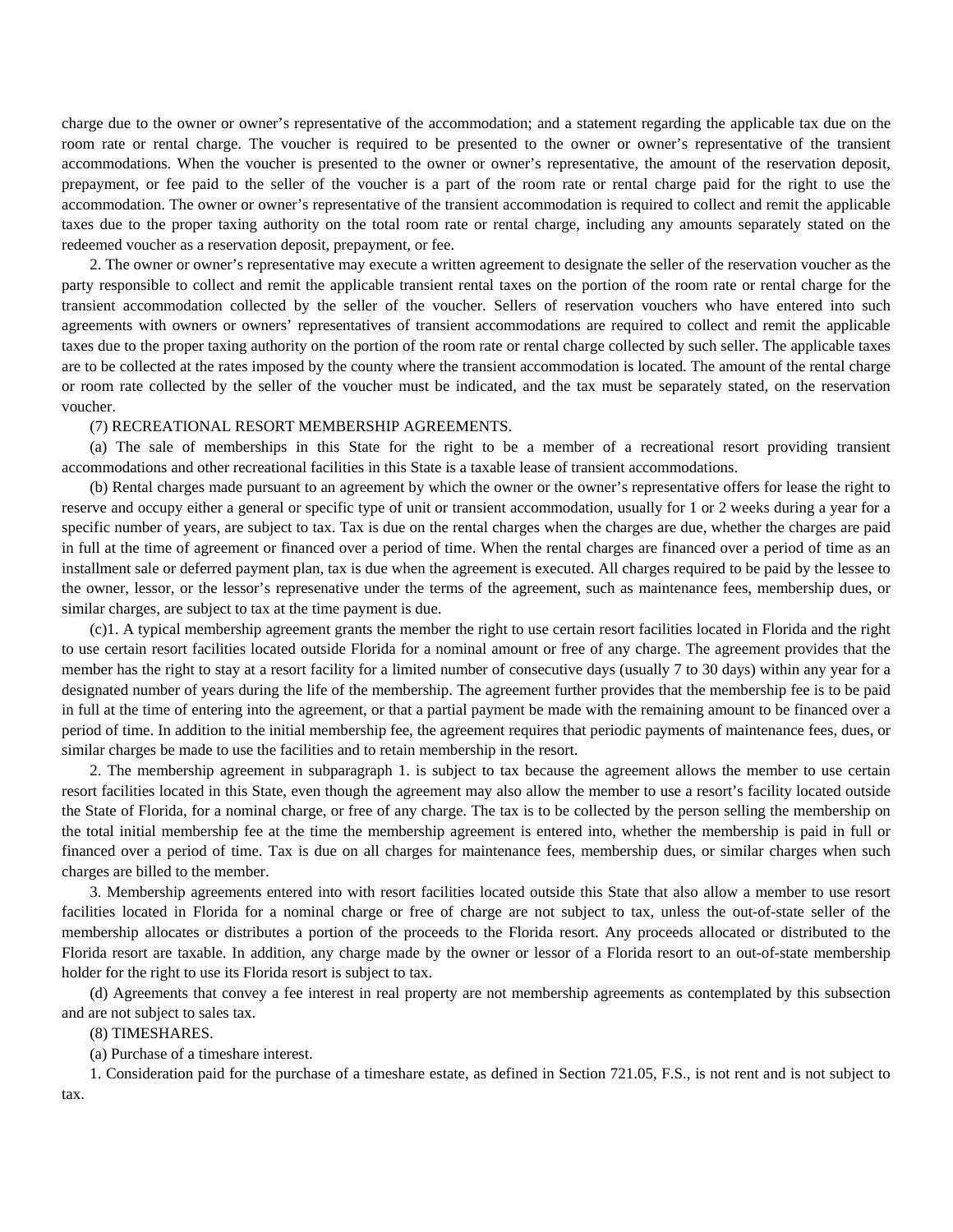2. Consideration paid for the purchase of a timeshare license, as defined in Section 721.05, F.S., is rent and is subject to tax.

(b) Rental of a timeshare accommodation. Consideration paid for the use or occupancy of an accommodation in a timeshare property is rent and is subject to tax. Consideration paid for a regulated short-term product or a timeshare exchange is addressed below.

(c) Regulated short-term products. Consideration paid for occupancy pursuant to a regulated short-term product, as defined in Section 721.05, F.S., is rent and is subject to tax, unless the consideration paid is applied to the purchase of a timeshare estate. Tax is due on the last day of occupancy pursuant to the regulated short-term product.

(d) Timeshare exchange programs.

1. A typical timeshare exchange program allows timeshare owners the right to deposit their timeshares into the exchange program pool. After depositing his or her timeshare into the exchange program pool, an owner may request the use of a different timeshare. An owner making a request will specify the type of unit desired (*e.g.*, one-bedroom, oceanfront) and the location at which he or she would like to stay (*e.g.*, Honolulu, Cancun, Miami), but will generally not request the use of a specific timeshare unit. A timeshare owner who joins an exchange program pays a membership fee to be a part of the exchange program. An owner also pays an exchange fee to request an exchange of a timeshare under the program. The requesting owner may also pay an upgrade fee if the exchange program determines that the requesting owner's timeshare is of a lesser value than the timeshare being requested.

2.a. Consideration paid for the use or occupancy of an accommodation in a timeshare property by a timeshare owner to an exchange program is not subject to tax.

b. Example: Mr. Smith purchases a two-bedroom timeshare in Orlando and becomes a member of an exchange program. Mr. Smith pays an annual membership fee of \$500 to be a member of the exchange program, which must be paid whether or not Mr. Smith requests the use of another timeshare from the exchange program pool. Mr. Smith decides to vacation in Miami, and he submits an exchange request to the exchange program. As part of his exchange request, Mr. Smith specifically requests a fourbedroom timeshare unit. Mr. Smith pays a \$99 exchange fee and a \$250 upgrade fee to the exchange program for the four-bedroom unit. No tax is due on the membership fee, the exchange fee, or the upgrade fee paid by Mr. Smith.

### (9) REGISTRATION.

(a) Except as provided in subsection (2), every person that rents, leases, lets, or grants a license to others to use any transient accommodation is required to register with the Department. Agents, representatives, or management companies that collect and receive rent as the owner's representative are required to register as a dealer and collect and remit the applicable tax due on such rentals to the proper taxing authority. If the agent, representative, or management company has no role in collecting or receiving the rental charges or room rates, the person receiving such rent is required to register as a dealer and collect and remit the applicable tax due on such rentals to the proper taxing authority.

(b)1. Transient accommodations, including timeshare units, that are rented, leased, let, or for which a license to use has been granted to others for periods six months or less may be collectively registered by an agent, representative, or management company under the provisions of subsection (3) of Rule 12A-1.060, F.A.C.

2. Even though a written agreement exists between the agent, representative, or management company and the property owner, the property owner remains responsible for the tax obligation in the event the agent, representative, or management company fails to collect or remit the tax due to the proper taxing authority and the taxing authority is unable to collect the applicable tax from the agent, representative, or management company.

3. The following is a suggested format of the written agreement executed after July 1, 1994, between an agent, representative, or management company and the owner of any transient accommodations that are offered for rent, lease, let, or for which a license to use is granted to others for periods of six months or less:

I, \_\_\_\_\_ (Name of Property or Timeshare Period Owner), hereby authorize \_\_\_\_\_ (Name of Agent, Representative, or Management Company) to act as my representative to rent, lease, let, or grant a license to others to use my described property (properties) or timeshare period (timeshare periods) located at \_\_\_\_\_ (use additional paper if necessary) and to charge, collect, and remit sales tax levied under Chapter 212, F.S., to the Department of Revenue. I acknowledge that, by renting, leasing, letting, or offering a license to others to use any transient accommodations, as defined in subsection (3) of Rule 12A-1.061, F.A.C., I am exercising a taxable privilege under Chapter 212, F.S., and as such acknowledge that I am ultimately liable for any sales tax due the State of Florida on such rentals, leases, lets, or licenses to use. I fully understand that should the State be unable to collect any taxes, penalties, and interest due from the rental, lease, let, or license to use my property, a warrant for such uncollected amount will be issued and will become a lien against my property until satisfied.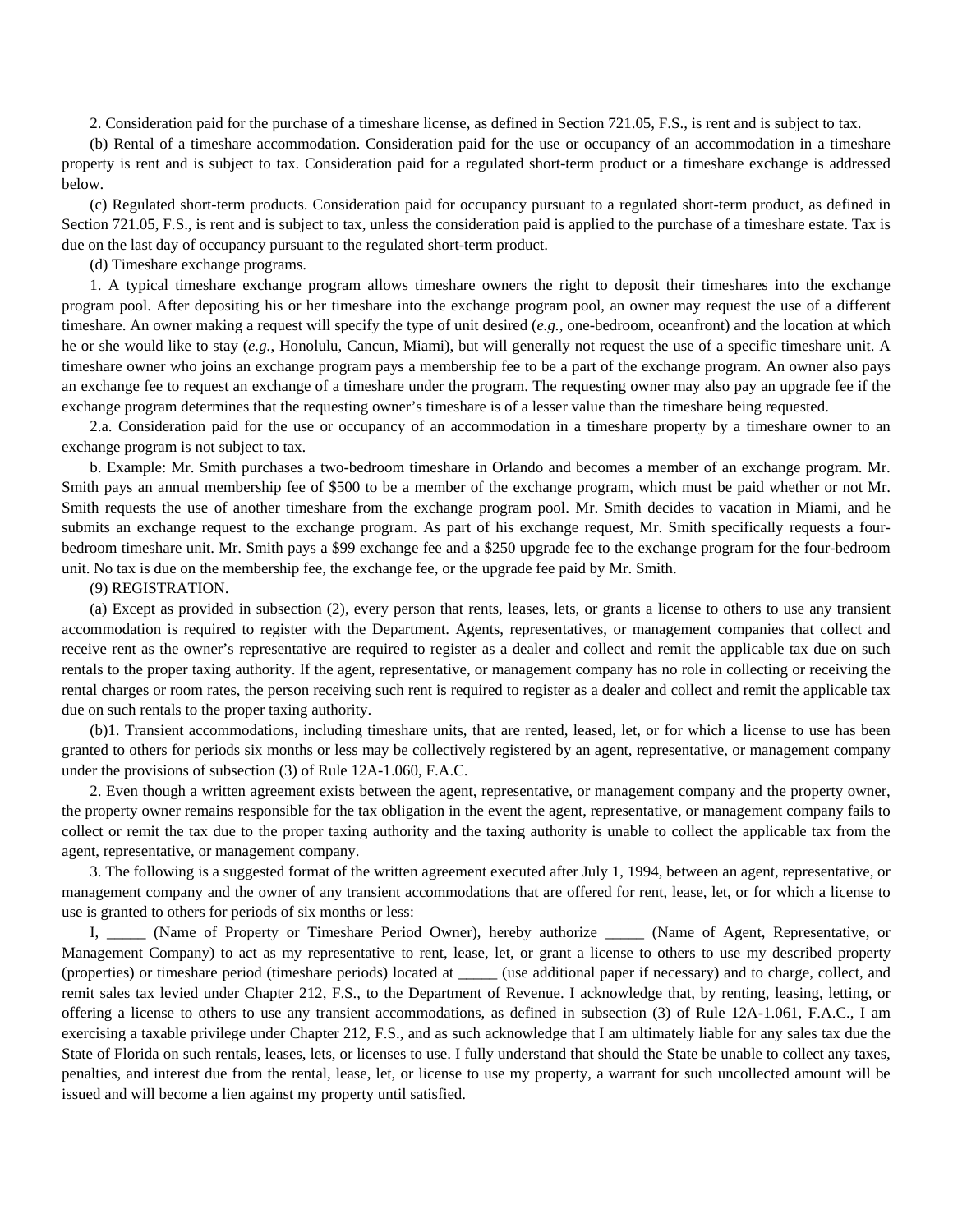# \_\_\_\_\_\_\_\_\_\_\_\_\_\_\_\_\_\_\_\_\_\_\_\_\_\_\_\_\_\_ (Signature of Property Owner/Lessor)

\_\_\_\_\_\_\_\_\_\_\_\_\_\_\_\_\_\_\_\_\_\_\_\_\_\_\_\_\_\_\_\_\_\_\_\_\_\_\_\_\_\_\_\_\_\_\_\_\_\_\_ (Signature of Agent, Representative, or Management Company).

4. The agent, representative, or management company and the property owner must maintain a copy of the written agreement in their records until the tax imposed by Chapter 212, F.S., may no longer be determined and assessed under Section 95.091(3), F.S. Upon request, a copy of the agreement must be made available to the Department.

5. The agent, representative, or management company must notify the Department of Revenue when it receives affirmative, written notice that it ceases to manage any transient accommodation for which it has collectively registered under the provisions of subsection (3) of Rule 12A-1.060, F.A.C. The agent, representative, or management company may contact any taxpayer service center or Account Management at 1(800) 352-3671. A written notification that includes the sales tax registration number of the property or timeshare unit; the name, address, and federal identification number, social security number, or individual taxpayer identification number of the property owner; and the name, location address, federal identification number, social security number, or individual taxpayer identification number, and sales tax registration number of the agent, representative, or management company may be provided to the Department at the following address:

Florida Department of Revenue

# Account Management

P. O. Box 6480

## Tallahassee, Florida 32314-6480.

6. Social security numbers are used by the Florida Department of Revenue as unique identifiers for the administration of Florida's taxes. Social security numbers obtained for tax administration purposes are confidential under Sections 213.053 and 119.071, F.S., and not subject to disclosure as public records. Collection of an individual's social security number is authorized under state and federal law. Visit the Department's Internet site at www.myflorida.com/dor and select "Privacy Notice" for more information regarding the state and federal law governing the collection, use, or release of social security numbers, including authorized exceptions.

## (10) SUBLEASES OR ASSIGNMENTS.

(a) Any person who has the right to the use or possession of any transient accommodation and who subrents, subleases, sublets, or licenses a portion of the accommodation is required to register as a dealer and collect and remit the applicable tax due on all such subrents, subleases, sublets, or licenses to the proper taxing authority, except as provided in subsection (2) of this rule.

(b) The dealer may elect to issue a resale certificate to the property owner or the property owner's representative to purchase transient accommodations exempt from tax or take a credit for the tax that was paid to the owner or owner's representative for transient accommodations when:

1. The transient accommodations are subrented, subleased, sublet, or licensed by the dealer to other guests or tenants; and

2. The dealer collects the applicable tax from the guest or tenant.

(c) Dealers must remit the applicable tax due to the proper taxing authority on the portion of the rental charges pertaining to any transient accommodation that was purchased tax exempt but is used by the dealer.

# (11) MOBILE HOMES, RECREATIONAL VEHICLES, AND PARKS.

(a)1. Mobile homes, travel trailers, motor homes, recreational vehicles, or any other vehicle are transient accommodations, even though the mobile home or vehicle may be subject to other Florida taxes when both of the following conditions are met (See subsection 12A-1.007(11), F.A.C.):

a. The mobile home or vehicle must be a place where living quarters or sleeping or housekeeping accommodations are provided to guests or tenants for consideration; and

b. The mobile home or vehicle must have a fixed location and may not be operated over the roads of this State. See paragraphs (c) and (d) of this subsection.

2. Rental charges or room rates for mobile homes or vehicles rented, leased, let, or licensed as transient accommodations as provided in subparagraph 1., are subject to tax.

(b)1. Rental charges for the rental or lease of space in trailer camps, mobile home parks, and recreational vehicle parks (e.g., trailer court, motor court, R.V. camp, fish camp, or other similar camps and parks) are subject to tax, except as provided in paragraph (d).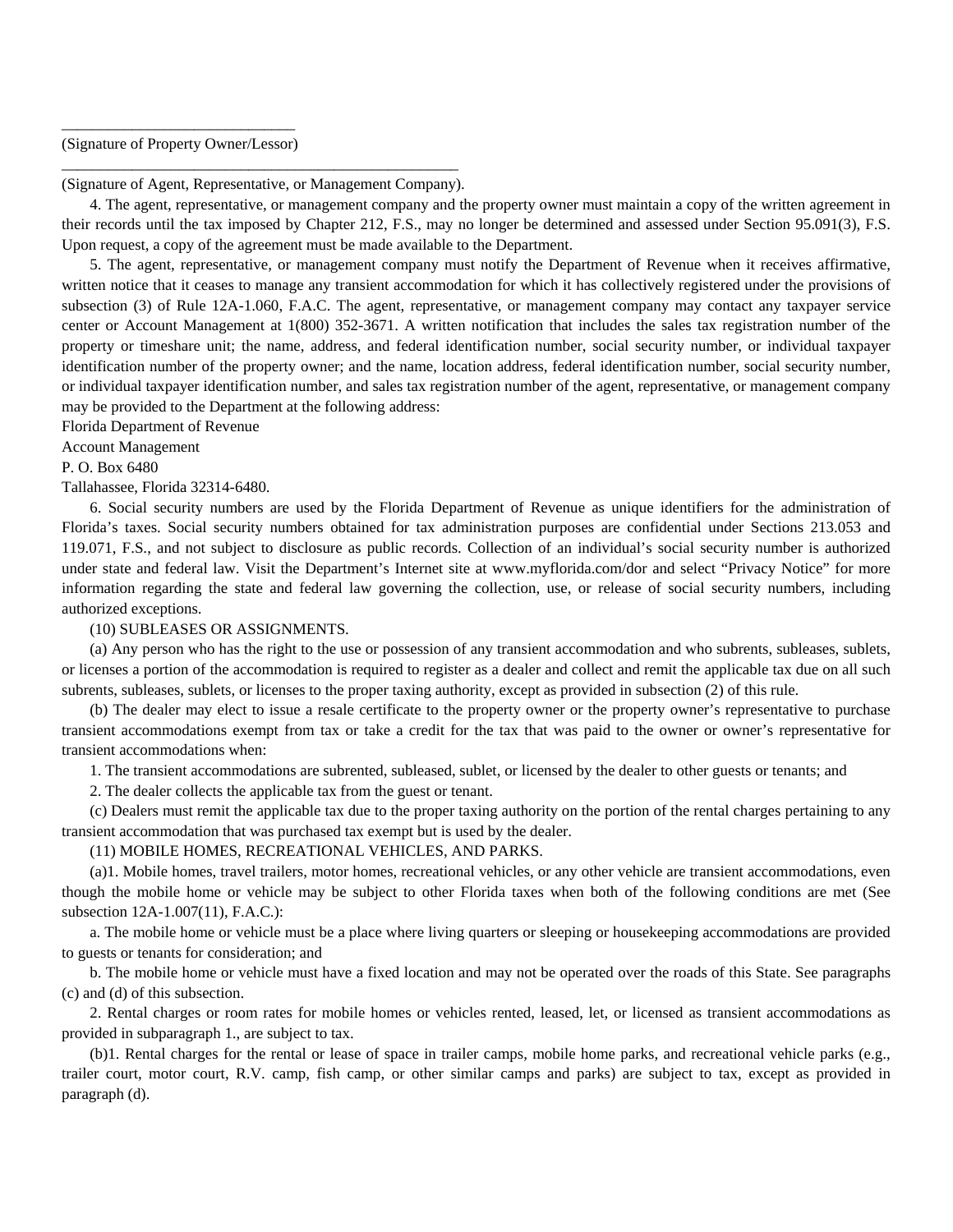2. If any person rents or leases space in a trailer camp, mobile home park, or recreational vehicle park, except as provided in paragraph (d), that person is exempt from tax on rental charges due after the first six months of the rental period, even if the mobile home or vehicle is temporarily removed from the rented or leased space, when:

a. That person has paid the applicable tax due on the rental charges for the first six months;

b. That person continues to have the right to occupy the mobile home or vehicle located at that rented or leased space; and

c. The provisions of subparagraph 3. do not apply.

3. The rental or lease of space for the storage of any vehicle described in paragraph (a) is subject to tax due on the rental or lease of real property, as provided in Section 212.03(6) or 212.031, F.S., and is not subject to the tourist development tax, as provided in Section 125.0104, F.S., the tourist impact tax, as provided in Section 125.0108, F.S., or the convention development taxes, as provided in Section212.0305, F.S.

(c) When any vehicle described in paragraph (a) is moved from a space in one trailer camp, mobile home park, or recreational vehicle park, to a space in another camp or park, the rental charges for space at the new camp or park are subject to tax, except as provided in paragraph (d).

(d)1. Rental charges for transient accommodations at new trailer camps, new mobile home parks (except mobile home lots regulated under Chapter 723, F.S.), and new recreational vehicle parks are subject to tax until more than 50 percent of the total rental units available are occupied by tenants who have continuously resided there for more than three months. When more than 50 percent of the total rental units available are occupied by tenants who have continuously resided there for more than three months, the owner or owner's representative of the camp or park is required to declare to the Department that the rental of transient accommodations at the new camp or park is no longer subject to tax. All rental charges for transient accommodations at a camp or park are presumed taxable until the owner or owner's representative has declared to the Department that the charges for transient accommodations at the park qualify for exemption.

2. Once the owner or owner's representative has declared to the Department that the rental charges for transient accommodations at the camp or park are exempt, the owner or owner's representative is required to make a redetermination of the taxable status of the camp or park at the end of the owner's accounting year. To make this determination, the owner must use a consecutive three month period with at least one month in the accounting year. In the event that charges for transient accommodations at an exempt camp or park no longer qualify for exemption, the owner or owner's representative must notify the Department no later than the 20th day of the first month of the owner's next succeeding accounting year that the rental charges for transient accommodations at the camp or park have become taxable. The rental charges for transient accommodations at that camp or park will become taxable on the first day of the owner's next succeeding accounting year.

3. The Department prescribes Form DR-72-2, Declaration of Taxable Status-Trailer Camps, Mobile Home Parks, and Recreational Vehicle Parks, incorporated by reference in Rule 12A-1.097, F.A.C., as the form to be used for the purposes of declaring the rental charges for transient accommodations at a trailer camp, mobile home park (except mobile home lots regulated under Chapter 723, F.S.), or recreational vehicle park exempt and notifying the Department at the time of annual redetermination that the rental charges for transient accommodations at an exempt camp or park have become taxable. This form is not required to be filed with the Department when the owner or owner's representative of an exempt camp or park determines at the time of annual review that the rental charges for transient accommodations continue to qualify for exemption.

4. Mobile home lots regulated under Chapter 723, F.S., are exempt from tax on the lot rental amount. Owners and owners' representatives of mobile home lots regulated under Chapter 723, F.S., are not required to file Form DR-72-2 with the Department to declare the mobile home lot exempt or required to make an annual redetermination of the taxable status of the lot.

5. Any person who rents or leases transient accommodations at an exempt camp or park is not required to pay tax on rental charges for transient accommodations as long as the park or camp remains exempt, even when the transient accommodations are rented or leased for periods of six months or less.

## (12) FULL-TIME STUDENTS.

(a) Full-time students enrolled in an institution offering postsecondary education who reside in transient accommodations are exempt from the taxes imposed on transient accommodations. For the purpose of this rule, a "full-time student" is one taking that number of hours or courses considered by his or her educational institution to constitute full-time enrollment. This exemption applies if either husband or wife is a full-time student.

(b) A written declaration of an appropriate official of the student's institution reflecting that the student named in the declaration is a full-time student of the institution is proof of the student's full-time enrollment. The owner or owner's representative is required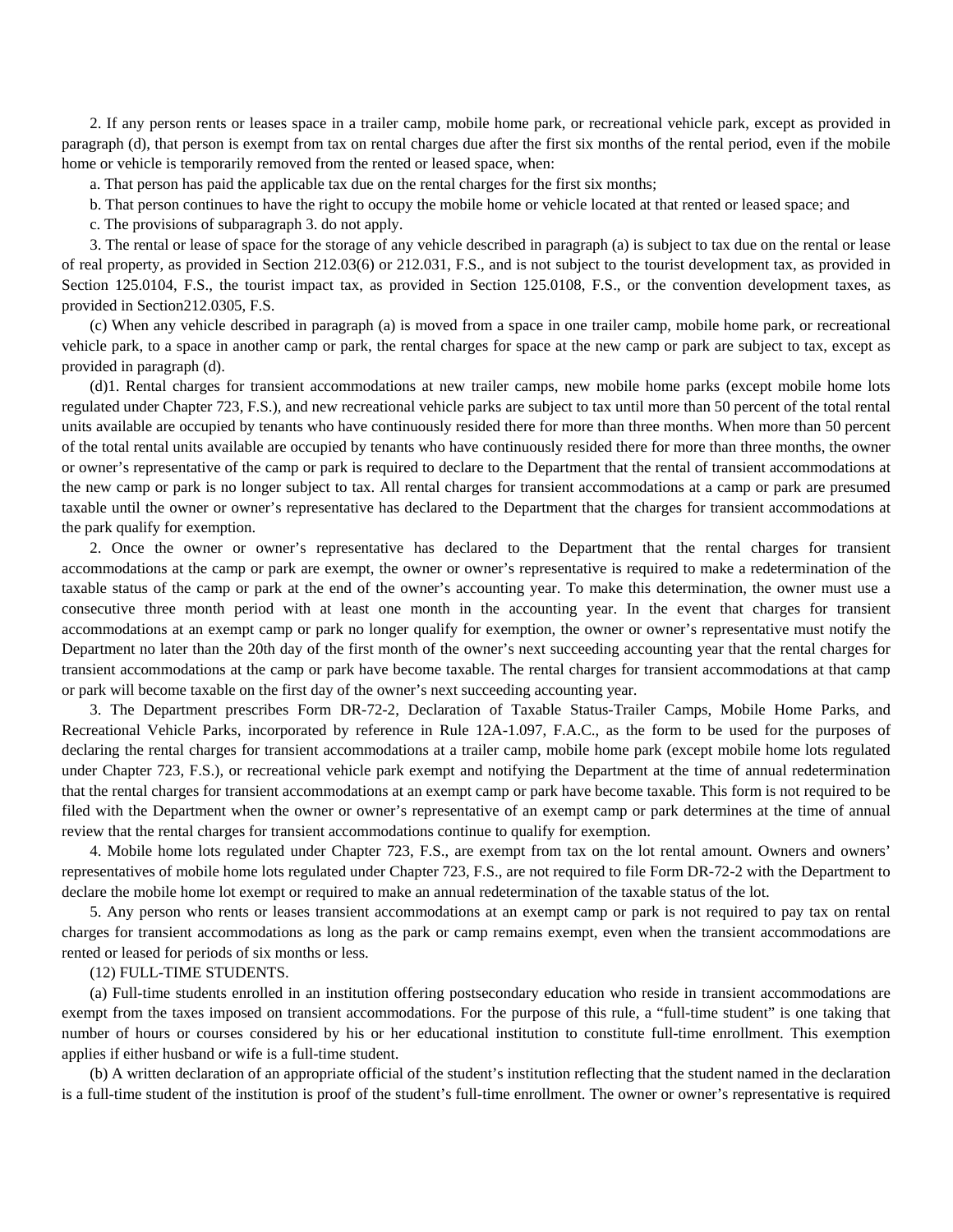to maintain the written declaration in its records.

(c) The following is a suggested written declaration to be completed and presented by the full-time student to the owner or the owner's representative of the transient accommodation.

The undersigned hereby declares that  $(Student's name)$  is currently enrolled as a full-time student at \_\_\_\_\_\_\_\_\_\_\_\_\_\_\_\_\_\_\_\_\_\_\_\_ (Name of educational institution), a postsecondary educational institution.

Dated this day of 19 \_\_\_\_\_\_\_\_\_\_\_\_\_\_\_\_\_\_\_\_\_\_\_\_\_\_\_\_\_\_\_\_\_\_\_\_\_

(Name of educational institution)

 $\mathbf{B} \mathbf{y}$ 

(Signature of appropriate official)

As \_\_\_\_\_\_\_\_\_\_\_\_\_\_\_\_\_\_\_\_\_\_\_\_\_\_\_\_\_\_\_\_\_\_

(Title of appropriate official\_\_\_\_\_\_\_\_\_\_\_\_\_\_\_\_

(13) MILITARY PERSONNEL ON ACTIVE DUTY.

(a) Rental charges or room rates paid by military personnel currently on active duty and present in the community under official orders are exempt. This includes rental charges or room rates for transient accommodations paid by military personnel while traveling to a destination designated by their official orders. The exemption does not include rental charges or room rates for transient accommodations paid by military personnel that are in the community, but are not under official orders to be present in the community.

(b) To qualify for this exemption, military personnel must present either of the following documents to the owner or owner's representative of the transient accommodation:

1. A copy of the official orders supporting the active duty status of the military personnel and making it necessary to occupy the transient accommodation; or

2. A copy of an overflow certificate issued to military personnel on active duty status by any unit of the U.S. Armed Services. (14) RENTALS BY GOVERNMENTAL UNITS.

(a) Any city, county, municipality, or other political subdivision of the State that rents, leases, lets, or grants license to others to use transient accommodations is required to collect the applicable tax due on the rental charges or room rates for such accommodations.

(b) Any person who rents, leases, lets, or grants license to others to use transient accommodations on land leased from the federal government is required to collect the applicable tax due on the rental charges or room rates for such accommodations.

(c) Any person who contracts with the federal government to rent, lease, let, or grant licenses to others to use transient accommodations, such as at private flying schools or for detained aliens pending entry proceedings, is required to collect the applicable tax due on the rental charges or room rates for such accommodations.

(15) GOVERNMENTAL EMPLOYEES AND REPRESENTATIVES OF EXEMPT ORGANIZATIONS.

(a) Employees of the federal government or its agencies are exempt from tax on rental charges or room rates for transient accommodations, even though the employee may be reimbursed by the federal government or its agencies, only when:

1. The federal government or its agencies pays the rental charges or room rates directly to the owner or the owner's representative of the transient accommodations or reimburses the employee for the actual rental charges or room rates;

2. The employee does not use the transient accommodations for personal purposes; and

3. The employee provides the owner or the owner's representative of the transient accommodations with the proper documentation. See subsection 12A-1.038(4), F.A.C., for the proper documentation to be provided by the employee.

(b)1. Employees of governmental units other than the federal government or its agencies (i.e., state, county, city, or any other political subdivision of the State) and authorized representatives of organizations that hold a Consumer's Certificate of Exemption issued by the Department are exempt from tax on rental charges or room rates for transient accommodations only when:

a. The rental charges or room rates are billed directly to and paid directly by the governmental unit or the exempt organization;

b. The employee or representative does not use the transient accommodations for personal purposes; and

c. The employee or representative provides the owner or the owner's representative of the transient accommodations with proper documentation. See subsections 12A-1.038(3) and (4), F.A.C., for the proper documentation to be provided by the employee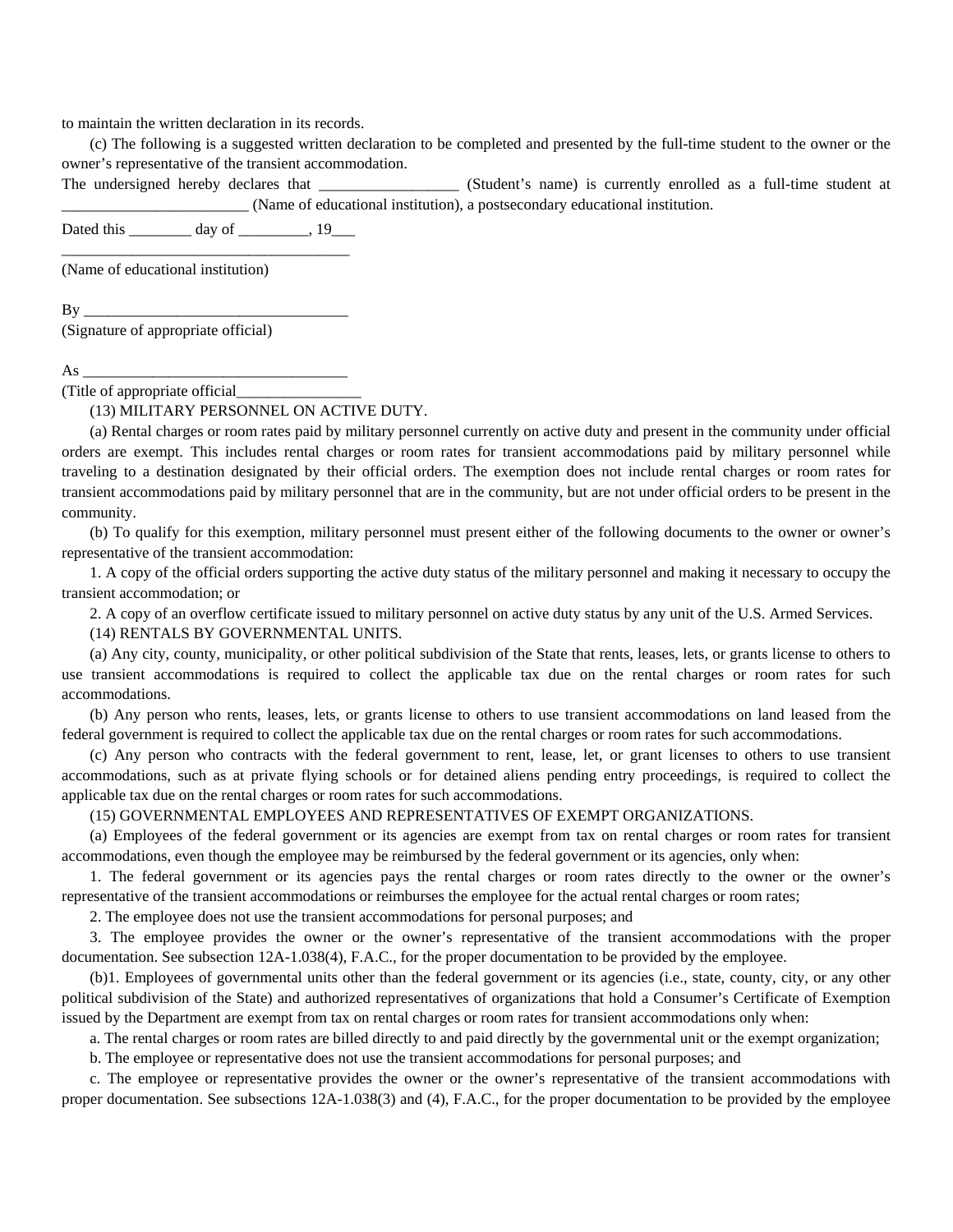or representative.

2. Rental charges or room rates paid with personal funds of any individual representing an exempt organization or of any employee of a governmental unit, other than the federal government or its agencies, are subject to tax, even though the representative may receive an advance or reimbursement from the exempt organization or governmental unit.

(16) EXEMPTION FOR CONTINUOUS RESIDENCE.

(a) When any person has continuously resided at any transient accommodation for a period of longer than six months and has paid the applicable tax due on the rental charges or room rates for the first six months, that person is exempt from tax on the rental charges or room rates due for that transient accommodation after the first six months of the continuous rental period. When that person ceases to rent that transient accommodation, the exemption for continuous residence for that person at that accommodation no longer applies.

(b)1.a. When a number of transient accommodations within a multiple unit structure are rented to any one person or entity for its own use for periods longer than six months, the rental charges or room rates for the lowest number of transient accommodations continuously rented at that structure for periods longer than six months are exempt from tax, effective for those rental charges or room rates due for such accommodations after the first six months of the continuous rental period. To qualify for this exemption, the person or entity must pay the applicable tax due on the rental charges or room rates for the first six months of the continuous rental period and must rent the accommodations for periods longer than six continuous months.

b. Example: Company A provides hotel rooms to house its employees at a hotel. Because the number of employees needing a room varies each night, the number of rooms rented by Company A varies each night. However, Company A rents and pays the applicable tax due on at least 10 hotel rooms each night for a consecutive six month period. Beginning the seventh month of the continuous rental period, Company A is exempt from tax due on the rental charges or room rates for 10 rooms at that hotel as long as it pays the room rates for at least 10 rooms at that hotel. Any rental charges or room rates for additional rooms paid by Company A are subject to tax, until the rental charges or room rates for those rooms qualify for exemption.

2.a. Any person who enters into a bona fide written lease, as provided in subsection (17), to lease a specified number of transient accommodations at a multiple unit structure each night during the lease period for its own use, is exempt from tax due on the rental charges or room rates applicable to the specified minimum number of accommodations. If that person rents more than the specified number of accommodations stated in the lease, the provisions of subparagraph 1. apply.

b. Example: Company B enters into a bona fide written lease for one year with a hotel to lease at least 10 hotel rooms each night to house its employees. The lease requires that Company B pay the room rates for 10 rooms for the entire year, even when the rooms are not occupied. On several nights during the year, Company B rents more than 10 rooms at the hotel. Company B is exempt from tax on the room rates for 10 rooms during the entire one year lease period. The additional hotel rooms rented by Company B are subject to tax, until the rental charges or room rates for those rooms qualify for exemption.

3. There is no requirement to lease or rent the same room or unit within a multiple unit structure each night or to occupy the rented or leased room or unit to qualify for the exemption described in this paragraph.

4. The provisions of this paragraph do not apply to transient accommodations that are rented or leased for the purpose of subleasing, subrenting, subletting, or licensing the accommodations to other persons.

(17) BONA FIDE WRITTEN LEASES.

(a) Transient accommodations that are leased under the terms of a bona fide written lease for periods longer than six months for continuous residence by the individual or entity leasing the transient accommodations to which the written lease applies are exempt. The exemption will not be allowed or disallowed based on the number of days in the rental period, but will be disallowed if the rental period is not longer than six "months," as defined in paragraph (b).

(b)1. For the purposes of this subsection, a "month" is defined as follows:

a. For leases commencing on the first day of a month, the term "month" means a calendar month.

b. For leases commencing on a day other than the first day of a month, the term "month" means the time period from any day of any month to the corresponding day of the next succeeding month, or if there is no corresponding day in the next succeeding month, the last day of the succeeding month.

2. To be considered a lease for periods longer than six months, a bona fide written lease agreement effective the first day of a month must run through the first day of the seventh consecutive month. For example, a lease agreement that is effective July 1, 1997 through January 1, 1998, will qualify as a lease for periods longer than six months.

3. To be considered a lease for periods longer than six months, a bona fide written lease agreement effective at some other date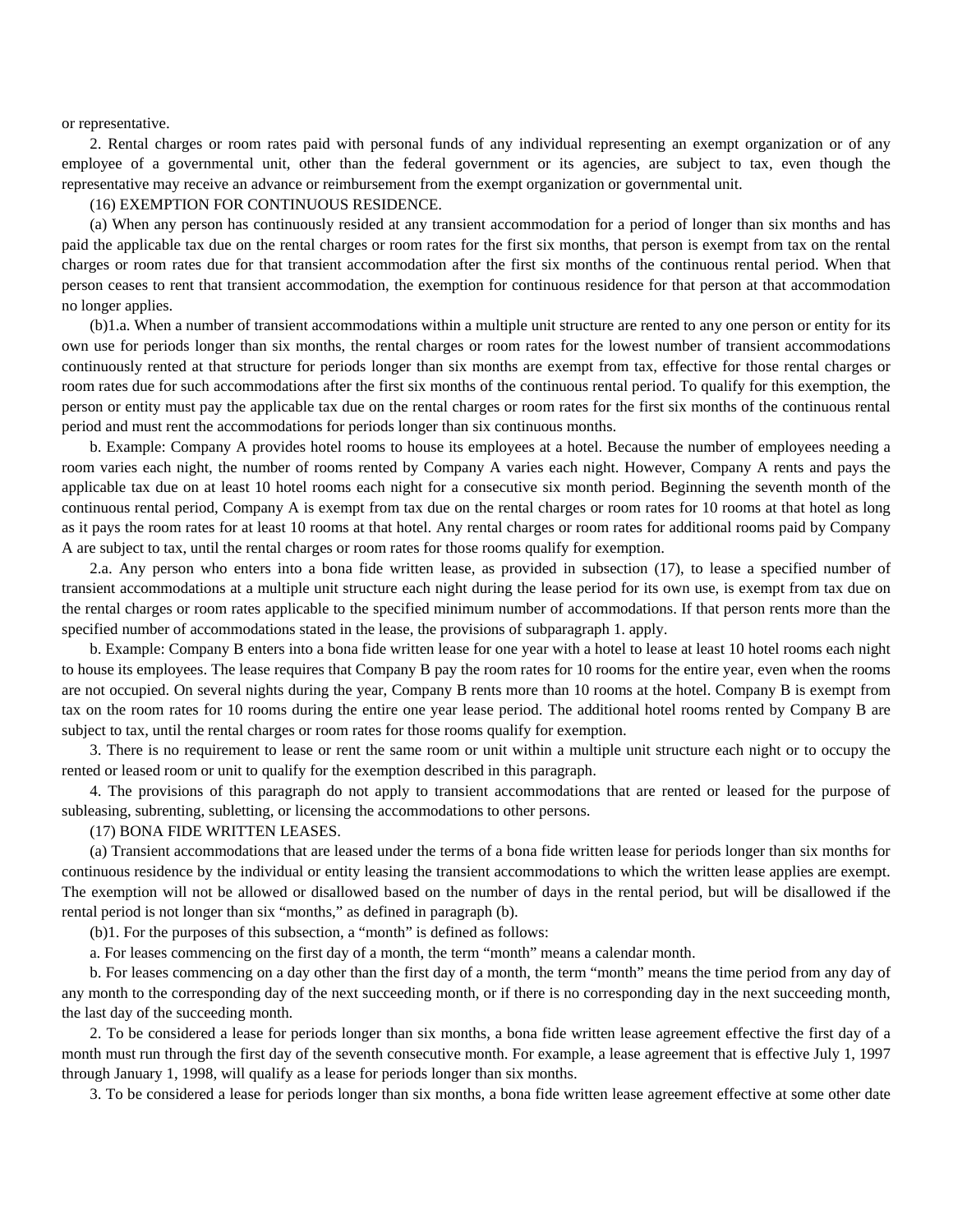than the first day of a month must be in effect through the day after the corresponding day of the seventh consecutive month. For example, a lease agreement that is effective July 28, 1997 through January 29, 1998, will qualify as a lease for periods longer than six months.

(c) For the purposes of this subsection, a "bona fide written lease" is a written document that clearly demonstrates that the parties' intent is that the lessee will have the exclusive use or possession, or the right to the exclusive use or possession, of the transient accommodations to which the lease applies.

(d) The written lease must contain:

1. The length of time for which the transient accommodations are being occupied, including both the exact commencement and exact termination dates; and

2. A statement that the lessor is giving the lessee the right to complete and exclusive use or possession of the transient accommodations for the entire duration of the lease period.

(e) A "bona fide written lease" is executed in or with good faith, without deceit or fraud. The Department will examine the lease document, as well as all surrounding facts and circumstances, to determine the parties' objective intent at the time of execution of the lease. In examining the lease document, the Department will consider and be guided by the following lease contents:

1. Language that indicates the written document is a lease;

2. A sufficient description of the leased transient accommodations;

3. A statement that the lease contains the complete and sole agreement between the parties for occupying the transient accommodations;

4. A provision that the lessee will pay an agreed amount of rental charge or room rate;

5. A statement containing the due date, the frequency, and the remittance address for payment of each rental charge or room rate;

6. A statement specifying what conditions or acts will result in early termination of the lease, the rights and obligations of the parties upon the occurrence of the terminating conditions or acts, and any penalties that will result from early termination; and

7. The signatures of the named parties, or in the case of corporate parties, the signature of the authorized corporate representatives.

(f)1. A lease does not cease to be a bona fide written lease when the lessor or lessee has experienced a significant change in circumstances and the lessor releases the lessee, with or without penalty, from the obligations under the lease.

2. A lease does not cease to be a bona fide written lease when the lessor has evicted the lessee for violation of the lease agreement.

3. A lease does not cease to be a bona fide written lease if the lessor is in violation of a fire or safety code such that the lessee is forced to move to another location.

4. For the purposes of this paragraph, the term "significant change in circumstances" means the occurrence of an event, not contemplated at the time of the signing of the lease, such as an illness, death, bankruptcy, significant change in business circumstances (e.g., long-term strike or the ceasing of doing business in the locality), loss of job, or job transfer, that would cause the lessor or lessee to suffer a hardship if the lessor or lessee were forced to honor the lease until its stated termination date.

(g) A "bona fide written lease" for periods longer than six months for continuous residence by the individual or entity leasing the transient accommodations to which the written lease applies will not be constituted when:

1. The lease contains a provision that would entitle the lessor of the leased transient accommodations to lease the accommodations back from the lessee during the lease period for the purpose of leasing the same accommodations to other lessees;

2. The lease contains a provision that would entitle the lessor of the leased transient accommodations to sublease, subrent, sublet, or license the accommodations to other persons for periods of six months or less;

3. The lease does not provide the lessee with the right to occupy the transient accommodations for the entire duration of the lease period;

4. The lease contains a provision that allows the lessee to cancel the lease, without penalty, at any time when the lessee has had no significant changes in circumstances; or

5. The lease contains a provision that would allow the lessee to avoid full payment of the stated amount of the rental charge or room rate.

(h)1. The Department will presume that the parties to the lease did not in fact intend to enter into a bona fide written lease for a period of more than six months for continuous residence when: